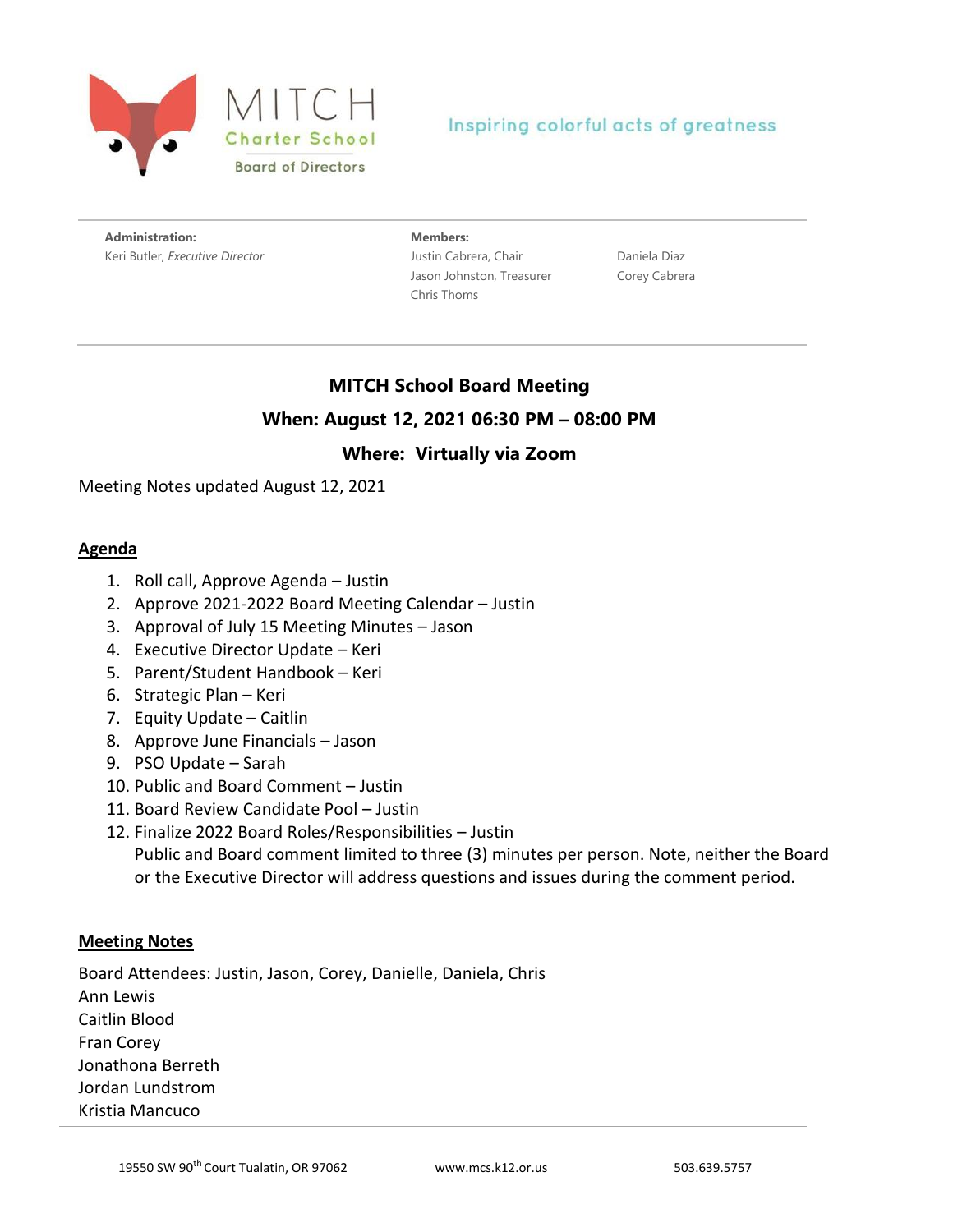Madlenine Shelton MaryEllen R Megan Atkinson-Young Rafael Steve Sethi Helene Cuomo Shannon Fairely Tracey Senft Samantha Sieckman-Overton

Agenda Approved unanimously Calendar, every first and third Thursday of the month starting 9/16 Approved unanimously

Minutes for July 15 approved unanimously

Keri Update Enrollment = 248 Budgeted for 235 Lots of waitlist and offering seats where possible Received 2 important check from TTSD, \$48K for SIA helps to reimburse the coulensolors salary ESSR, federal stimulus, \$21 Working on paperwork and receipts for July, but most supported by ESSR funds, including summer school. Annual audit to begin and expected to be completed by October and submitted to TTSD. Big expense with furniture with tables removed and adding desks to support COVID. Desks set to 3ft distance. Will reinforce mask wearing and has additional masks to support. Communicate when parents need to keep kids at home. Received email about event the 17<sup>th</sup>, presented by ODE and Health Authority to participate in town hall about health situation. Mandate to wear masks Hired kindergarten teacher. Posted counselor, not hired. Caitlin, Keri and Ashley to a meet and greet. Teachers return August 30. Fine tuning in service week. Participated in Lead by Learning – better facilitate adult learning for teacher. Rethinking meet and greet for Sept 7 to be outdoors. Planning full return, not offering additional on line only. Looking at contingency plans, but plannnig to follow TTSD.

Justin proposed Keri redline the handbook and send, then Board meeting for shor review. This was tables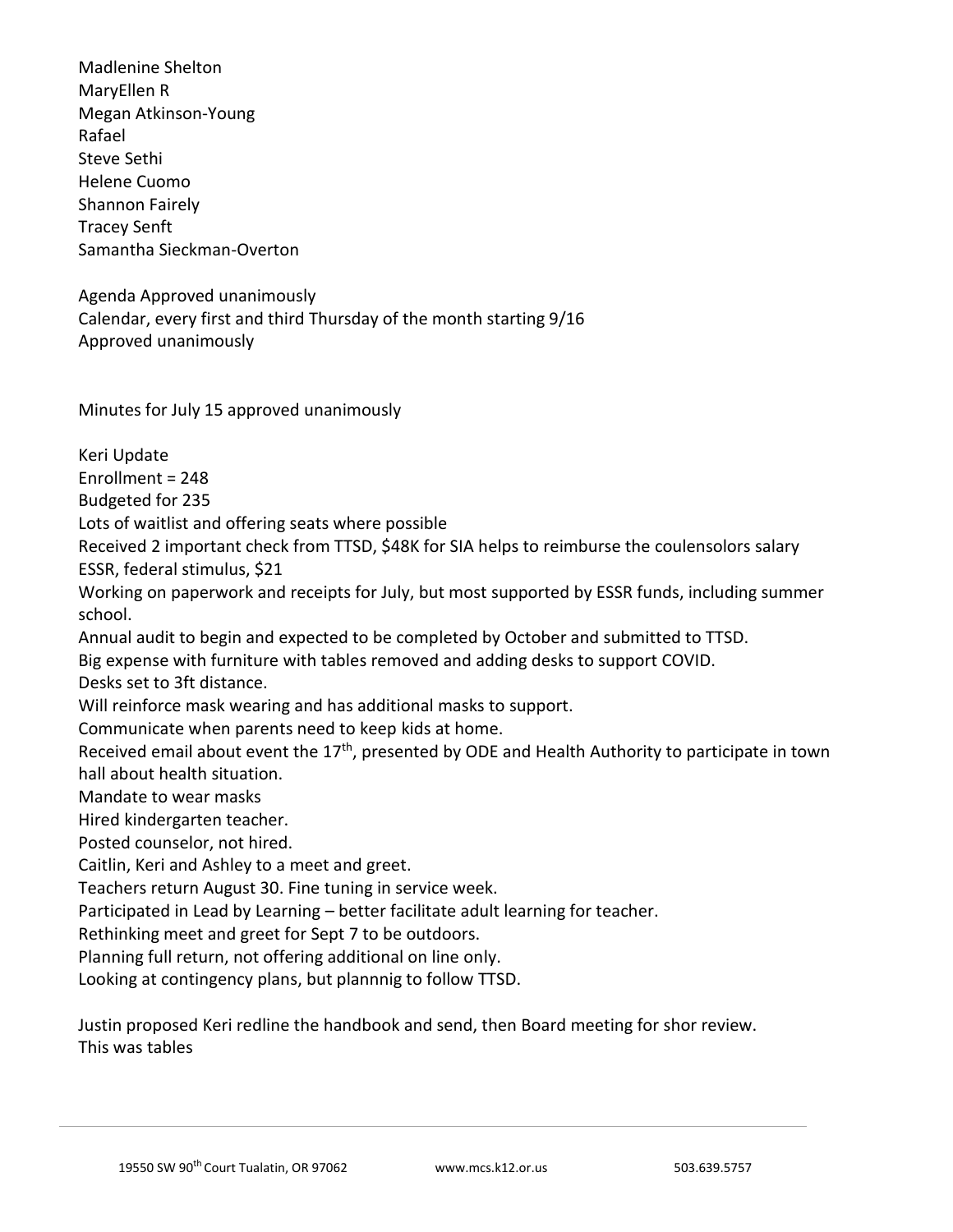### **Parent Student Handbook**

Revised DRAFT, overlaps with Vision/Mission statement Pointed out homework – might be much, so reducing some of the expectations to align with what is likely the norm. Wants to discuss Mission/Vision and put it in the handbook, and review. Daniela offered her feedback as positive Chris asked several questions regarding to the outline of the Plan. Chris asked to look at OKR – as a measure of success for results. Agreed to send the details

Strategic Plan Caitlin presented the Vision/Mission Keri read the mission and was supported by the Board's Equity Statement Under Mission – suggest to add culturally under Access.

Caitlin gave a review the Equity timeline and work at MITCH. Keri asked to add the word culturally to the statement.

#### **Financials – Jason**

Jason reviewed narrative circulated Financials were approved.

#### **PSO – Sarah Parker**

Working with Big Frog on merch, and planning to dial in over next 2 weeks. Sarah talked about working with parents on the mural. T-Shirts planned to represent the muriel. Wants to ensure no barriers. Talked about the hand me down clothes outside the front of the school.

Paint night was a successful event and there was discussion about recreating.

#### **Public Comment - Justin**

Justin reminded Public attendees to raise hands and speak.

• Cuomo asked for the floor – equity discussion impacts Jewish holidays. Asked major holidays to be considered for all holidays. Loves to the discussion, but feeling missed.

Board reviewed Jordan Lundstrom's application Wants voice for minority group and get a voice for kids Big brothers and big sisters. Being in person with families and kids- marketing and kids. The Board had a breakout. Jordan was unanimously approved

Corey and Jordan were elected to manage the marketing and business development.